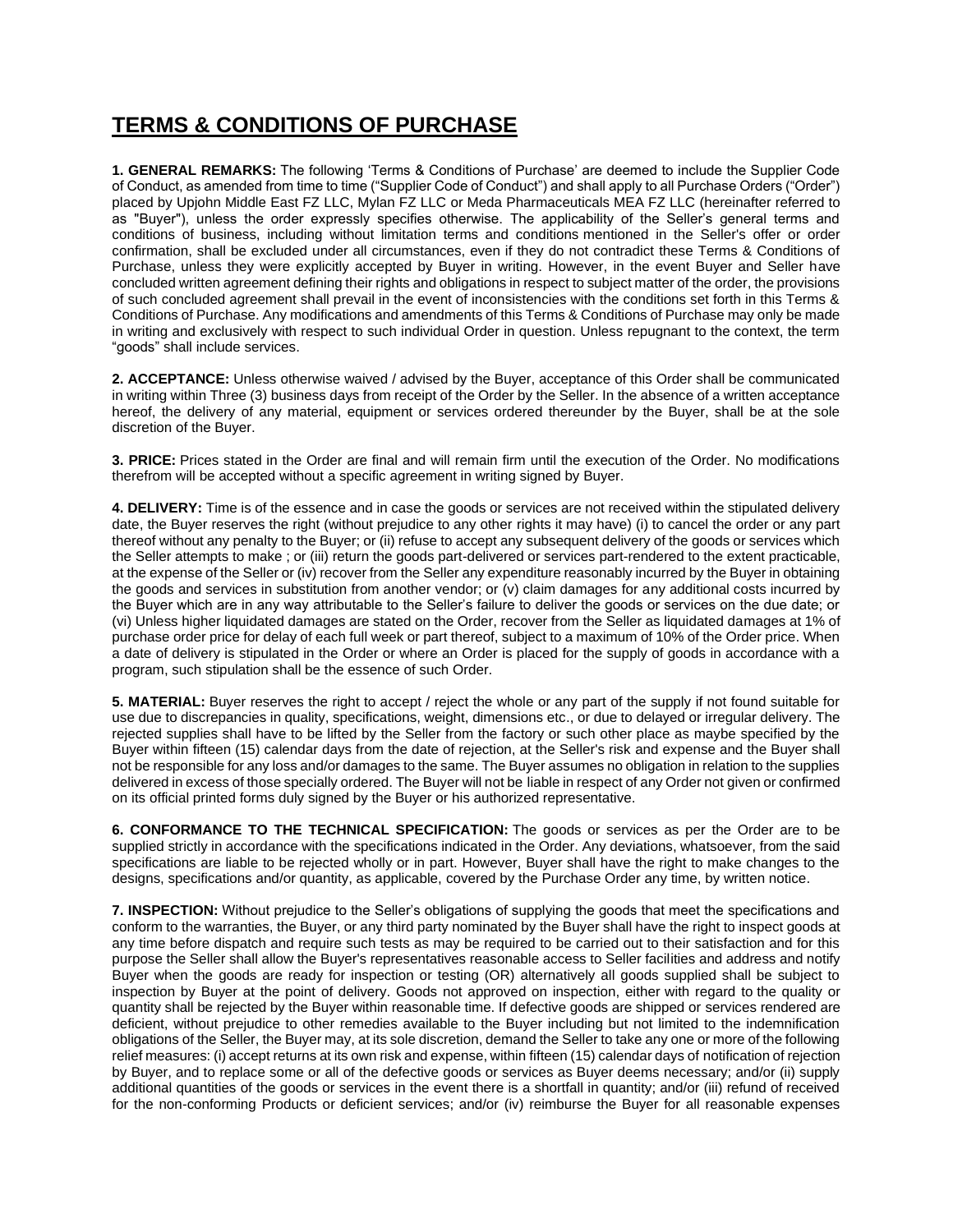incurred by the Buyer resulting from any rejection or correction of defective goods or services. Without prejudice to the Buyer's rights as stated herein, the Buyer shall also be entitled to sell or dispose off the supplies after expiry of the said 'fifteen (15) calendar days notification period', on the account and risk of the Seller either by public auction or by private sale without any further notice to the Seller.

**8. PACKING:** The goods supplied must be sufficiently and properly packed and the Seller shall adhere to any special instructions given by the Buyer. Detailed specification of contents must be attached to each package in compliance with applicable laws (including but not limited to name of goods, gross and net weight, batch number and manufacturing and expiry date). Unless otherwise specifically stated, all packing cases, containers and other packing material shall be supplied free. Any loss arising due to improper packing will be to Seller's account and Buyer will not be liable for any damage or loss in transit.

**9. PAYMENT:** The payment will be made as per the actual weight or quantity received by Buyer. The Buyer's records shall be considered final and conclusive on these points. Buyer shall make the payment within such timelines as are stated in the Order, against the bills upon receipt of material in good condition. Buyer is unilaterally entitled to set off any payments of the Seller against any claims of its Affiliates against the Seller or its Affiliates.

**10. SHIPPING DOCUMENTS:** Deliveries shall be accompanied by appropriate shipping documents including those specifically mentioned by Buyer, if any. All shipping documents and/or invoices shall contain the Purchase Order Number and, where applicable, any additional identification numbers or information as to the specific goods or services.

**11. GUARANTEE / WARRANTY:** The Seller warrants that the goods when delivered (1) would be of good material and workmanship, merchantable and free form any defect, legal or otherwise, (2) would confirm strictly to the specifications, drawings or samples specified or furnished in purchase order, QA contract and all the relevant cGMP regulations, and (3) would be fit for the intended use and purpose. All warranties shall survive any intermediate or final inspections, delivery, acceptance, or payment by purchase and shall continue in effect – in the case of services- through a period of one year commencing from the date of rendering of such services to the Buyer and in the case of goods, through the residual useful life of such goods. The Seller agrees that he and his sub-contractors have and will continue to possess all the licenses, permissions and certificates needed for the manufacture, sale and delivery of goods and perform the services required, hereunder, in accordance with the currently applicable GMP rules and other applicable laws. The Seller agrees to comply with all applicable laws and adhere to ethical business practices.

**12. TRANSIT RISK:** The goods shall be delivered by the Seller to the Buyer at the Buyer's place of business or at such other place of transportation as may be specified in the Order provided nevertheless that from the time of the dispatch thereof from the Seller's premises and until such delivery, the risk of any loss or damage to or deterioration of the supplies from whatsoever cause arising shall be borne by the Seller.

**13. SUBLICENSE/SUBCONTRACT:** Seller is not entitled to sublicense or subcontract any of its obligations under the Order without the prior written consent of Buyer, which consent may be granted at its sole discretion. In the event that Buyer does grant any such approval: (a) Seller will nonetheless remain fully liable for the performance of its obligations hereunder; and (b)Seller will be exclusively responsible for all costs associated with any such sublicense or subcontract arrangement.

**14. LIABILITY FOR INJURY:** If the Seller is required by the terms of this Order to perform any work on the Buyer's premises, the Seller agrees that the Seller shall be responsible for any damages or injuries to persons or property, including Buyer's employees and agents, workers or employees, in connection with the performance of such work, and that the Seller, shall save harmless and indemnify the Buyer from and against any liability for such damages or injuries. Before commencing such work, the Seller shall furnish to the Buyer a certificate of insurance, for an adequate amount, covering risks under Public Liability and Property Damage Insurance and Workman's Compensation Insurance.

**15. NOTICE OF INSPECTION:** Seller shall provide Buyer with prior notice of, and the opportunity to attend (itself or through a representative of Buyer), any regulatory inspection of any facility at which any of the manufacturing, processing, testing or storage activities relating to the goods are performed ("Covered Activities"); provided, that if prior notice of any such inspection is not possible, Seller shall provide notice and a summary of the results of such inspection to Buyer within three (3) business days after such inspection. Seller shall provide Buyer with copies of any written inspection reports, requests, directives or other correspondence or communications issued to Seller by any regulatory authority relating to the Covered Activities or the goods ("Regulatory Communications") within three (3) business days of Seller's receipt thereof. Prior to responding to any Regulatory Communications, Seller will provide a copy of any such responses to Buyer for Buyer's review and comment.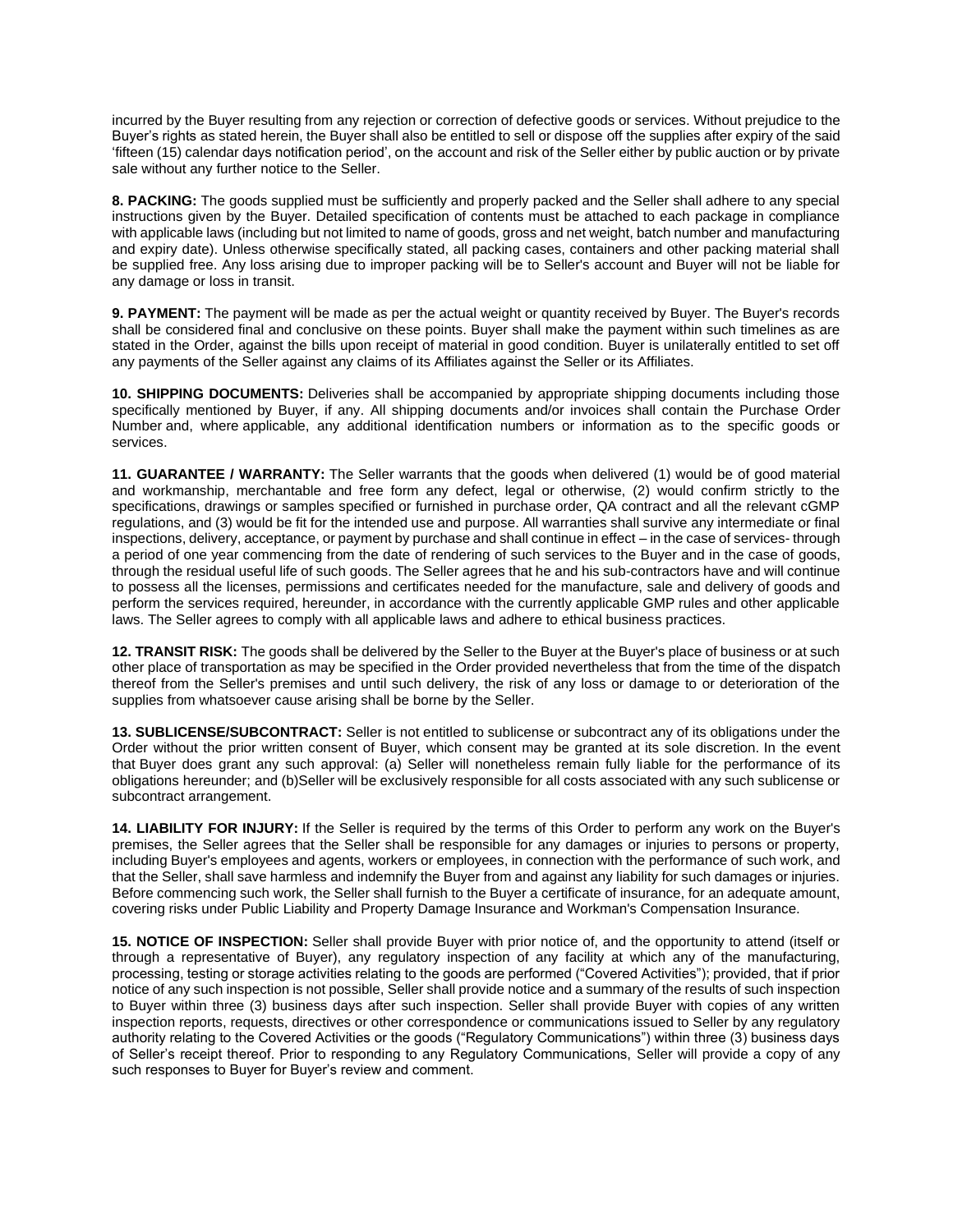**16. COMPLIANCE:** (a) The obligations of Buyer under this Order is subject to the Seller complying with all anticorruption laws applicable in the territory, including, but not limited to the United States Foreign Corrupt Practices Act, 1977 ("FCPA") and U.K. Bribery Act,2010 ("UKBA"). Notwithstanding any other provision of this Order, failure to comply with the provisions of all such laws by the Seller, including but not limited to FCPA and UKBA, shall result in immediate termination of this Order by the Buyer at its election and in its sole discretion without the requirement of prior notice and without the need to pay any compensation to the Seller. The Seller shall forthwith refund all moneys advanced by the Buyer without any demur or protest

**17. SUPPLIER CODE OF CONDUCT:** The Supplier undertakes to adhere to the Supplier Code of Conduct (as may be amended from time to time), a copy of which is available at [https://www.viatris.com/en/About-Us/Corporate-](https://www.viatris.com/en/About-Us/Corporate-Governance)[Governance.](https://www.viatris.com/en/About-Us/Corporate-Governance)

**18**. **REMEDIES:** The remedies reserved in this Order shall be in addition to any other remedies provided in law or equity. No waiver of a breach of any provision of this Order shall constitute a waiver of any other breach or of such provision. Any waiver of the terms of this Order shall only be in writing.

**19. MODIFICATION OF PURCHASE ORDER AND NONASSIGNMENT:** This Order contains the complete and final agreement between the Buyer and Seller and no agreement or the course of dealings between the Buyer and Seller or any usage or other understanding in any way purporting to modify the terms and conditions hereof shall be binding upon the Buyer unless made in writing and signed by the Buyer or the Buyer's authorized representative. The Seller shall not assign this Order or any money due or to become due hereunder without the prior written consent of the Buyer or the Buyer's authorized representative.

**20. CONFIDENTIALITY:** All Orders placed by Buyer and drawings, documents, specifications, know how etc., given in pursuance of the Order are strictly confidential, the Seller shall not dispose of any part of the Order or publish or cause to be published, any details of this Order without the Buyer's previous written consent.

**21. INTELLECTUAL PROPERTY:** Seller represents, covenants, warrants and guarantees that (1) the supplies specified herein and their importation, storage, use, manufacture, sale or supply, alone or in combination, do not violate any third parties rights, particularly infringement of any Indian or foreign intellectual property rights and agrees to indemnify the Buyer against all judgments, decrees, costs and expenses resulting from any such alleged infringements, and covenants that Seller will, upon request of the Buyer and at the Seller's own expense defend, or assist in the defense of action which may be brought against the Buyer or those engaged with the Buyer's products.

**22. DISCLOSURE OF INFORMATION:** The Seller hereby agrees to share details whether in written, electronic or visual form, pertaining to manufacturing or production, technical details, specifications and such other information as is required to render the goods or services usable for the purposes intended. The Seller shall obtain the prior written consent of the Buyer, in the event of any change in the Route of Synthesis ('ROS') of Key Starting Materials, Intermediates or other raw materials, which is likely to have an impact on the regulatory filings. Subject to the confidentiality obligations, the Seller agrees to provide the Buyer with a detailed ROS upon request and agrees to support the Buyer and its Affiliates in the event of any litigation.

**23. TERMINATION:** (A) The Buyer reserves the right to cancel this Order or any part thereof. (B) Notwithstanding anything contained hereto the Buyer shall be entitled to rescind the Order, in whole or in part, if delivery of the goods is not made in accordance with the terms of this Order.

**24. INDEMNIFICATION:** The Seller hereby agrees, at its sole cost and expense, to defend, hold harmless and indemnify(collectively, "Indemnify"), to the extent permitted by applicable law, Buyer and its affiliates and their respective directors, officers and employees of such persons and the respective successors and assigns of any of the foregoing (the "Buyer Indemnitees") from and against any and all loss or losses liabilities, damages, penalties, fines, costs and expenses (including, reasonable attorneys' fees and other expenses of litigation) (collectively, "liabilities") resulting from a breach of the representations, warranties, guarantees or the covenants under this Order in addition to any suits, claims, actions and demands, in each case brought by a third party against the Buyer Indemnitees;

**25. GOVERNING LAWS:** Any dispute arising out of or in connection with this contract, including any question regarding its existence, validity or termination, shall be referred to and finally resolved by arbitration under the Arbitration Rules of the DIFC – LCIA Arbitration Centre, which Rules are deemed to be incorporated by reference into this clause.

The number of arbitrators shall be one.

The seat, or legal place, of arbitration shall be the Dubai International Financial Center.